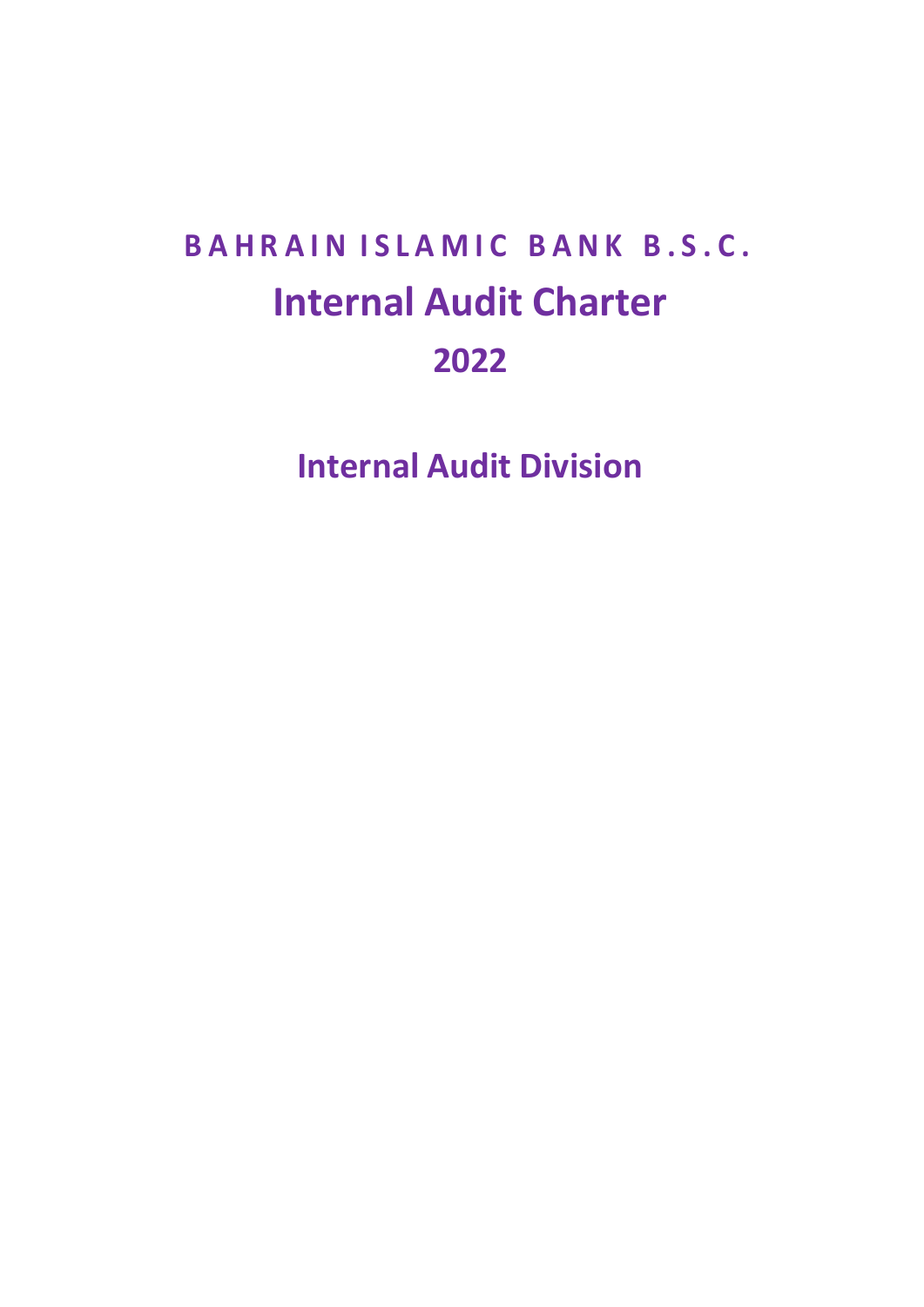#### **Document Control**

| Document Name              | <b>BisB Internal Audit Charter 2022</b> |
|----------------------------|-----------------------------------------|
| Document Owner             | <b>Internal Audit Division</b>          |
| Document Version           | 4.0                                     |
| <b>Approving Authority</b> | <b>Board of Directors</b>               |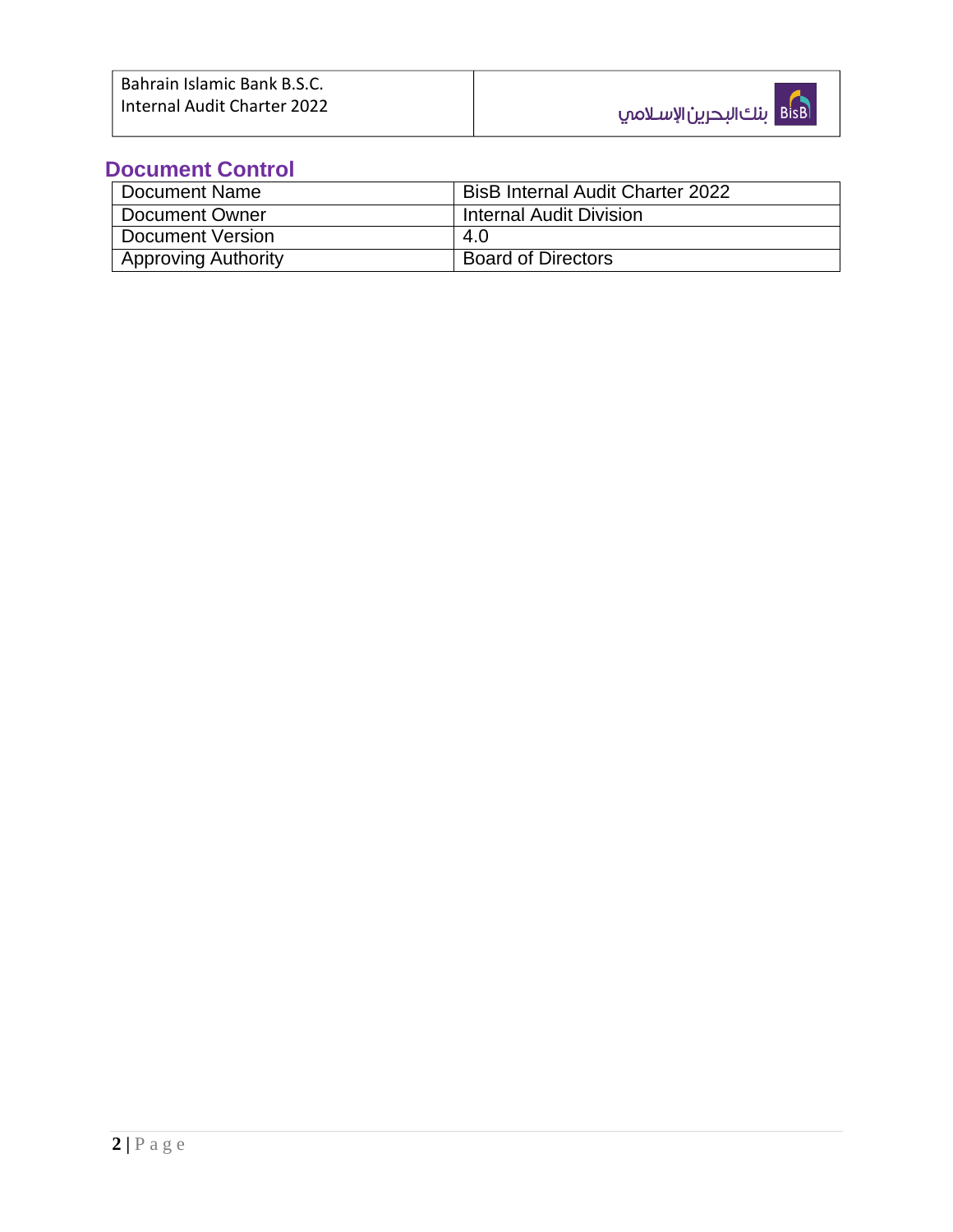#### **Table of Contents**

- **INTRODUCTION**
- **DEFINITIONS**
- **MISSION OF INTERNAL AUDIT**
- **INTERNAL AUDIT AUTHORITY**
- **OPERATIONAL STRUCTURE**
- **INDEPENDENCE**
- **IMPARTIALITY**
- **AUDIT METHODOLOGY**
- **SCOPE OF INTERNAL AUDIT**
- **PROFESSIONALISM**
- **ACCOUNTABILITY OF CHIEF INTERNAL AUDIT OFFICER**
- **THE INTERNAL AUDIT PLAN**
- **REPORTING AND MONITORING**
- **QUALITY ASSURANCE AND IMPROVEMENT PROGRAM**
- **EXTERNAL COMMUNICATION**
- **ACCESS**
- **APPROVALS**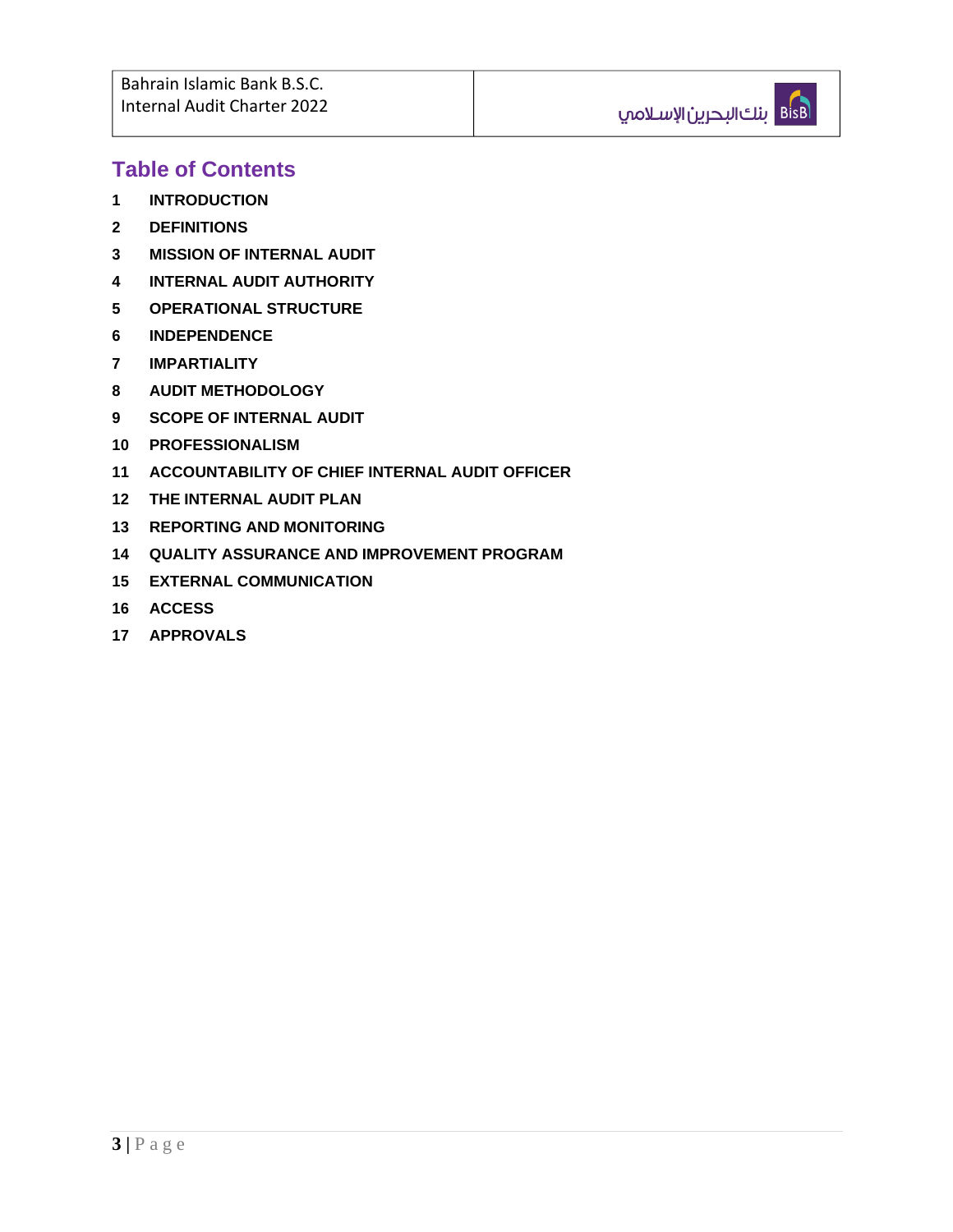## **1 Introduction**

- 1.1 The Internal Audit Charter (the "Charter") defines and describes the principles and basic operational concepts of the Internal Audit within Bahrain Islamic Bank B.S.C. (the "Bank"), a subsidiary of National Bank of Bahrain B.S.C. (the "Group"). In addition, the Charter also defines the set of principles and rules which Auditors must adhere to when performing their roles.
- 1.2 The Charter will be made available to all internal and external stakeholders.
- 1.3 The Charter is in compliance with the current legal and regulatory framework.
- 1.4 The Internal Audit Charter will be reviewed annually or when there are material changes in the operation, the responsibilities, and the organizational structure of the Internal Audit Division (IAD) or auditing practices which necessitate amendments to the Charter. The Audit Committee's ("AC") recommendation for Board approval will be sought for any amendments to the Charter.

## **2 Definitions**

- 2.1 Internal Audit
	- 2.1.1 Internal auditing is defined as "an independent, objective assurance and consulting activity designed to add value and improve an organization's operations. It assists an organization to accomplish its objectives by bringing a systematic, disciplined approach to evaluate and improve the effectiveness of risk management, control and governance processes."
- 2.2 Role of Internal Audit
	- 2.2.1 The internal audit activity is established by the AC and its roles and responsibilities are defined by the AC as part of their oversight role.
- 2.3 Internal Audit Charter
	- 2.3.1 The Internal Audit Charter is a formal document that defines the authority, scope of work, and responsibility of IAD. The charter establishes the IAD's position, power and responsibilities within the organization; authorizes access to records, personnel, and physical properties relevant to the performance of engagements.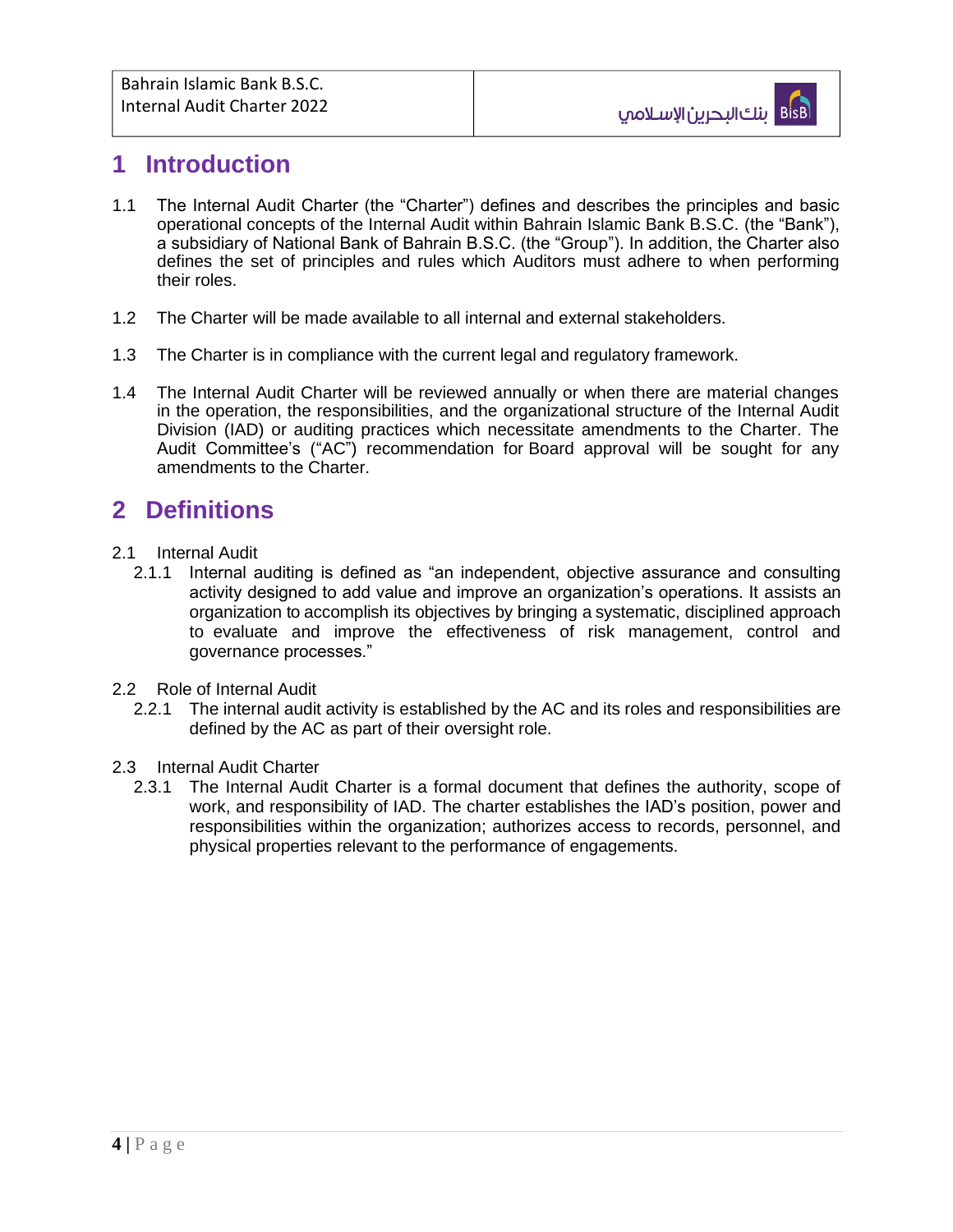#### **3 Mission of Internal Audit**

- 3.1 Perform all and any types of audit to all units, local and cross-border activities and third parties who provide substantial (critical) services to the Bank, in order to form a reasonable, objective and independent opinion about the adequacy and the effectivenessof the Internal Control System (the "ICS") of the Bank.
- 3.2 Provide objective assurance, as defined, through the AC to the Board of Directors of the Bank with regards to the results of the assessment of the adequacy and effectiveness of the Bank.
- 3.3 Perform any other activity that is specifically required by the legal and regulatory framework.
- 3.4 Assess the ICS based on criteria deriving from international standards and best practices.

#### **4 Internal Audit Authority**

- 4.1 The IAD, with strict accountability for confidentiality and safeguarding records and information, is authorized full, free, and unrestricted access to any and all of Bank records,physical properties, and personnel pertinent to carrying out any engagement.
- 4.2 All employees are requested to assist the internal audit activity in fulfilling its roles and responsibilities. Restriction to these accesses imposed by any employee or management of the Bank, which prevents the IAD from performing its duties, will be reported immediately to the Chief Executive Officer (the "CEO") and to the AC, based on circumstances as determined by the Chief Internal Audit Officer (the "CIAO").
- 4.3 The IAD will also have free and unrestricted access to the Board. The CIAO will have direct access to the AC and the Group IAD and will communicate directly to the Chairperson of the AC and the Group CIAO, any matter that is believed to be of sufficient magnitude and importance to require immediate attention of the AC and the Group IAD.

#### **5 Operational Structure**

- 5.1 The IAD operates as a single pool comprised of auditors. The CIAO is responsible for setting up the strategy and ensuring the smooth operation of the IAD, in accordance with the legal and regulatory framework and the international best practices.
- 5.2 The CIAO is supported by Auditors. Auditors are allocated to audit teams according to audit requirements and time constraints of specific audit engagements. Participation of experts (internal or external) may be sought whenever this is deemed necessary and onlyfollowing approval by the AC with regard to the associated cost.
- 5.3 The IAD has an annual budget, which is executed under the supervision of the AC, always in accordance with the established procedures regarding the request for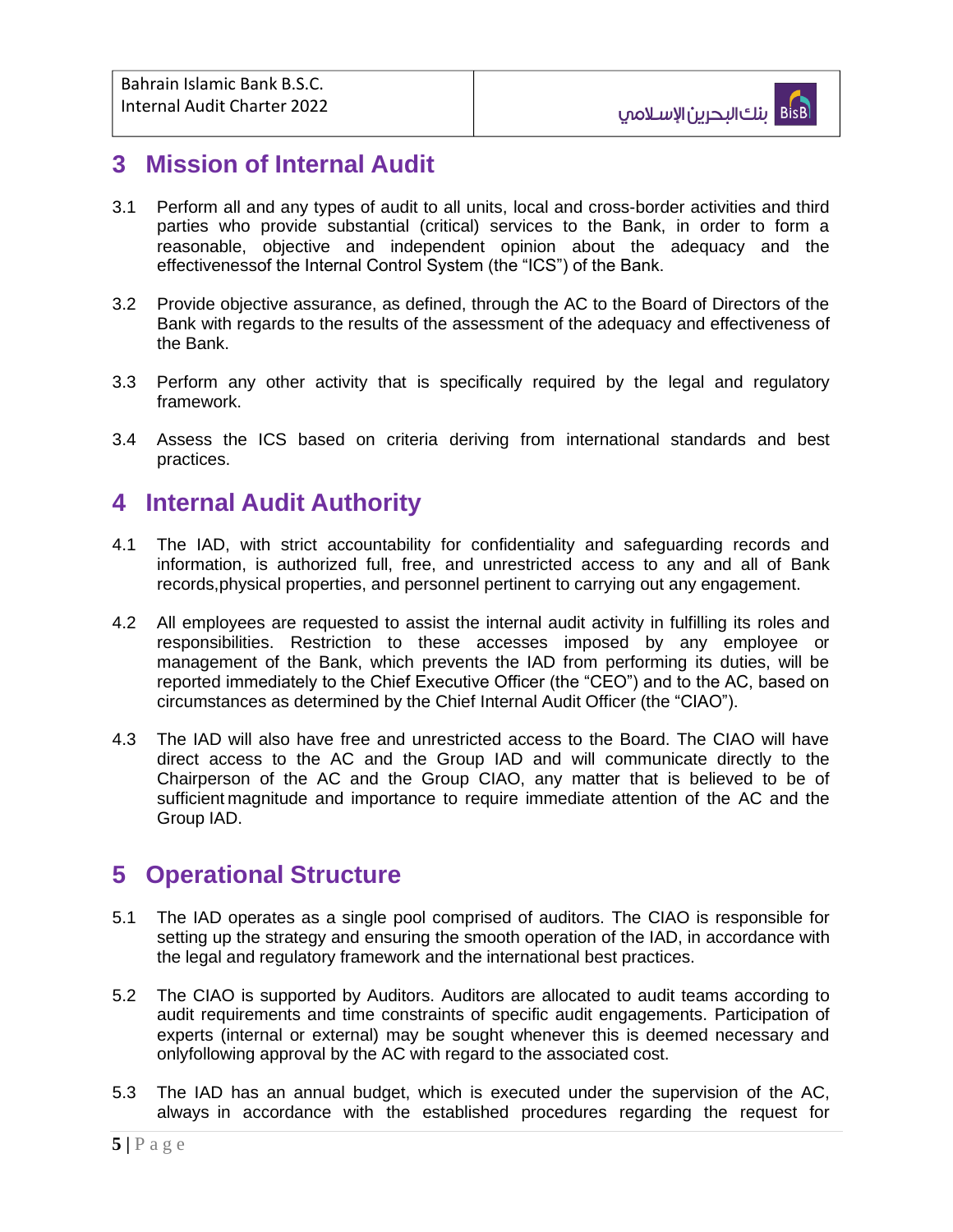proposals, selection process and invoice settlement.

#### **6 Independence**

- 6.1 The internal audit in the Bank is a permanent function. The AC of the Board in coordination with the Bank's executive management will ensure that appropriate measures are taken, including providing appropriate resources and staffing to ensure thatinternal audit achieves its objectives and that the Bank can continuously rely on an adequate internal audit function.
- 6.2 The CIAO will report functionally to the AC of the Board and administratively (i.e. day to day operations) to the CEO.
- 6.3 The IAD will have no direct operational responsibility or authority over any of the activitiesthat are subject to audit. Accordingly, it will not develop nor install systems or procedures, prepare records, or engage in any other activity that would normally be audited and be independent from every day internal control process in order to be able to carry out its assignments with objectivity and impartiality.

# **7 Impartiality**

- 7.1 The internal audit should be objective and impartial when it performs its assignment and should be free from bias and interference.
- 7.2 Internal audit should avoid any conflict of interest.
- 7.3 Whenever practical, staff assignments within internal audit should be rotated periodically.
- 7.4 Internally recruited auditors should not audit activities or functions they performed in the last two years.
- 7.5 The internal audit should not be involved in the operations of the Bank or in selecting or implementing internal control measures to avoid impairment of its judgmental independence.
- 7.6 In cases where audit opinion is requested, say, for an important new risky activity or system, the auditors will only give comments and should not be made responsible for the development and introduction of any measure as such tasks will remain the responsibility of management. The internal audit can audit such activities and subsequent internal audit reports can contain recommendations relating to deficiencies and weaknesses and suggestions for improvement.
- 7.7 Internal auditors will exhibit the highest level of professional objectivity in gathering, evaluating, and communicating information about the activity or process being examined. Internal auditors will make a balanced assessment of all the relevant circumstances and not be unduly influenced by their own interests or by others in forming judgments.
- 7.8 Annually, the Chief Internal Audit Officer will confirm to the Audit Committee, his/her independency and organizational independence of the Internal Audit activity.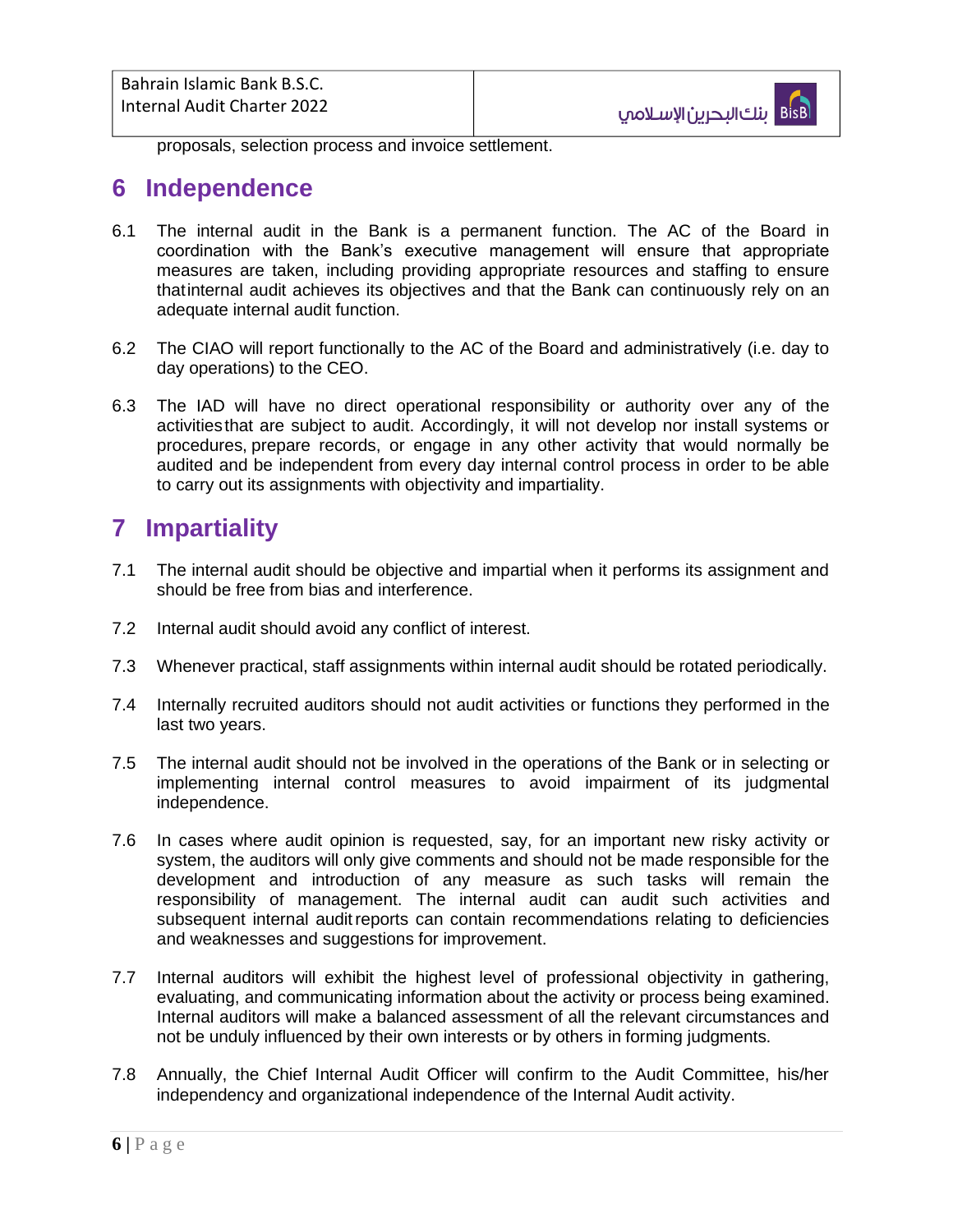#### **8 Audit Methodology**

8.1 The audit methodology applied by the IAD is in compliance with the Standards for the Professional Practice of Internal Auditing of the Institute of Internal Auditors and the Auditing and governance standards issued by the Accounting and Auditing Organization for Islamic Financial Institutions.

#### **9 Scope of Internal Audit**

- 9.1 The scope of coverage for the internal audit will consider the whole Bank's universe/activities. Audit planning is performed based on risk assessment for multi years audit plan. The audit centers which comprise the audit universe of the Bank are assessed and prioritized for audit according to their risk profile.
- 9.2 The scope of internal audit will include the examination and evaluation of the appropriateness and effectiveness of risk management, internal control and governance processes and the manner in which assigned responsibilities are fulfilled by the various branches and departments in the Bank.
- 9.3 Internal Audit activities include investigating whistleblowing cases as per the requirement of the whistleblowing policy (whenever referred to Internal Audit by the Chairperson of the Audit Committee).
- 9.4 The scope and objective of the internal audit will also cover, but not limited to, the following:
	- 9.4.1 Review of the application and effectiveness of risk management procedures and riskassessment methodologies.
	- 9.4.2 Review of the management and financial information systems, including the electronicinformation system and electronic banking services.
	- 9.4.3 Review of the accuracy and reliability of the accounting records and financial reports.
	- 9.4.4 Review of the Bank's system of assessing its capital in relation to its estimate of risk.
	- 9.4.5 Testing of both transactions and functioning of specific internal control procedures.
	- 9.4.6 Adherence to legal and regulatory requirements, code of conduct, the implementation of policies and procedures.
	- 9.4.7 Testing of the integrity, reliability and timeliness of the regulatory reporting.
	- 9.4.8 Carrying out of special investigations at the request of the Board or management, as appropriate.
	- 9.4.9 Compliance with policies, procedures and risk controls.
- 9.5 Reliability and timeliness of financial and management information including electronic information systems.
- 9.6 Assess the independence of external auditors.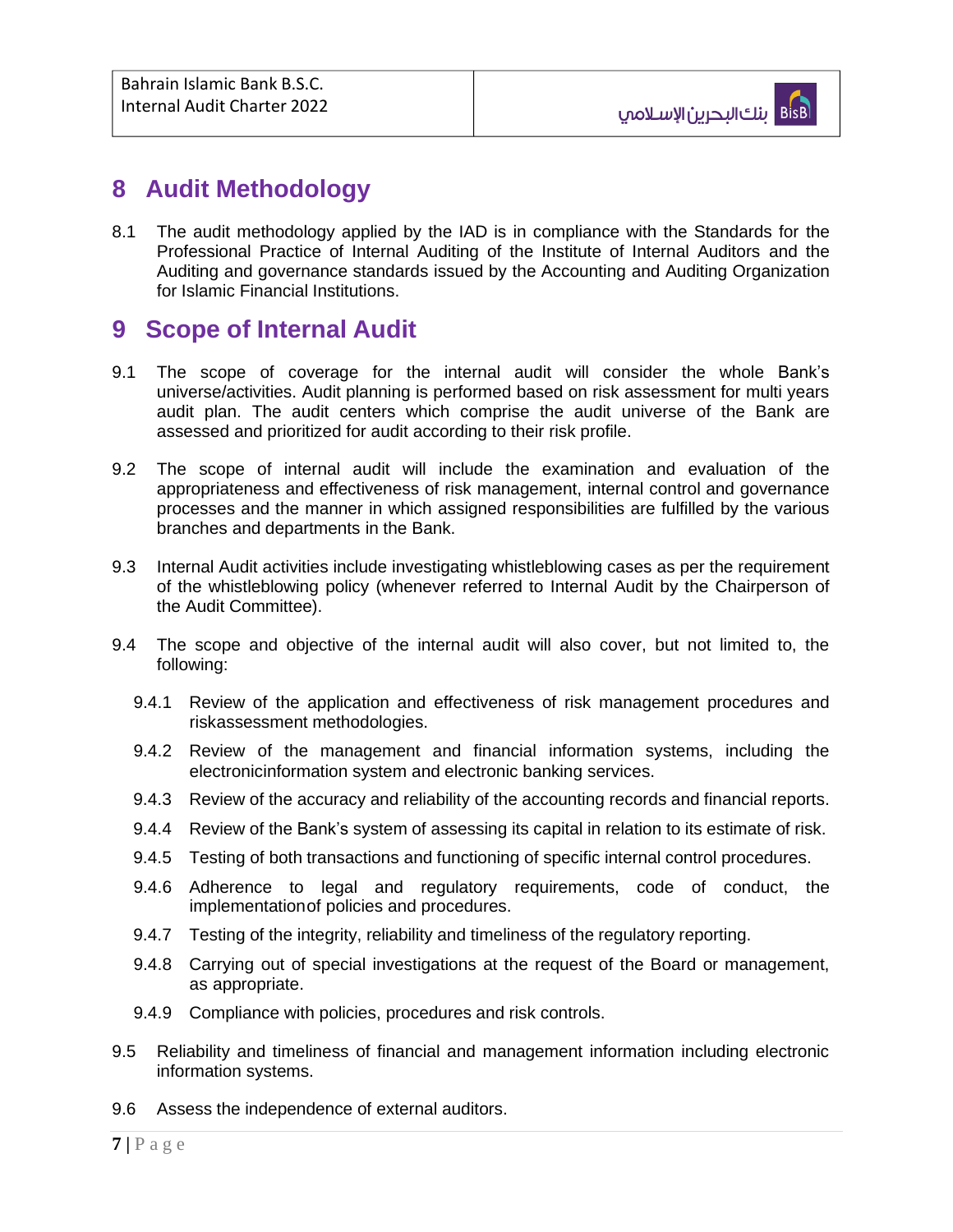Bahrain Islamic Bank B.S.C. Internal Audit Charter 2022



9.7 Performing consulting and advisory services related to governance, risk management and control as appropriate for the Bank.

#### **10 Professionalism**

- 10.1 The IAD will govern itself by adherence to;
	- 10.1.1 The mandatory elements of The Institute of Internal Auditors' International Professional Practices Framework and guidance as applicable to guide the internal audit operations, including the Definition of Internal Auditing, the Code of Ethics, the International Standards for the Professional Practice of Internal Auditing (Standards), and the Core Principles for the Professional Practice of Internal Auditing. This guidance constitutes principles of the fundamental requirements for the professional practice of internal auditing and for evaluating the effectiveness of the internal audit activity's performance.
	- 10.1.2 Auditing and Governance Standards issued by the Accounting and Auditing Organization for Islamic Financial Institutions.
	- 10.1.3 The applicable regulations.
- 10.2 The internal audit activity will also adhere to the Bank's relevant policies and procedures and the internal audit activity's procedures manual.
- 10.3 All staff members of the internal audit should have sufficient and up-to-date knowledge of auditing techniques.
- 10.4 Professional competence of internal audit staff should be maintained through systematic training. Professional competence should be assessed taking into account the nature of the role and the auditor's capacity to collect, examine and evaluate information, and to communicate the findings properly given the growing technical complexity of the Bank's activities.
- 10.5 Whenever practicable, rotation of staff within the internal audit should be carried out periodically to reduce the negative impact of routine tasks that could affect the auditor's capacity for critical judgment.
- 10.6 All internal audit staffs should sign and acknowledge an independence and objectivity confirmation declaration to the AC and the Group CIAO establishing the principles and rule of conduct covering the way the internal audit should be carried out.

#### **11 Accountability of Chief Internal Audit Officer**

- 11.1 Annually assess whether the authority and responsibility of internal audit as defined in the Charter, continue to be adequate to enable the internal audit activity to accomplish its objectives. The result of the periodic assessment should be communicated to Senior Management, the Group CIAO and the AC.
- 11.2 Ensure that the Internal Audit Charter is reviewed periodically and that the Charter is recommended bythe AC for Board approval.

 $8 | P a g e$ 11.3 Ensure that Internal Audit complies where applicable with the International Standards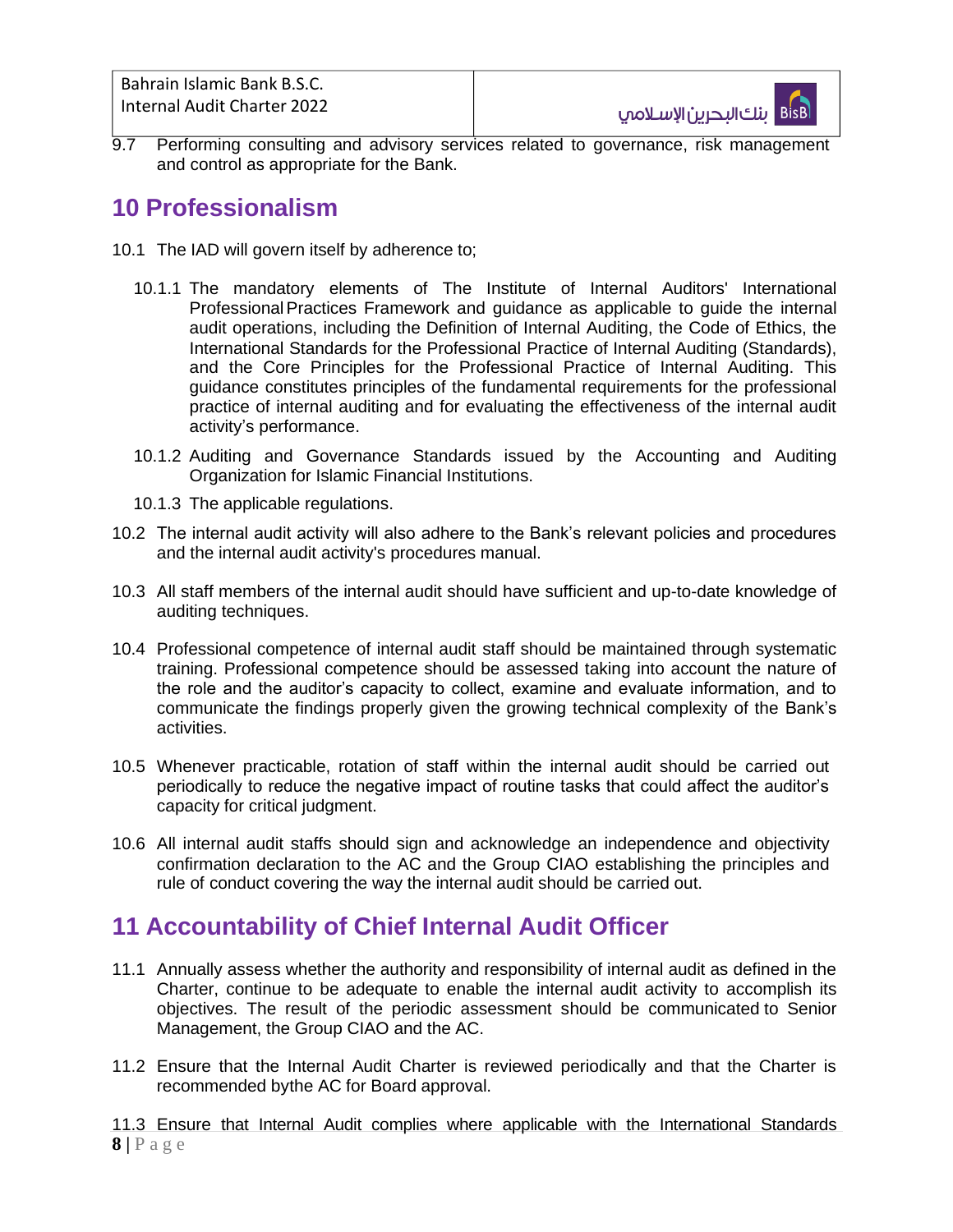document "Standards for the Professional Practice of Internal Auditing" and Auditing and Governance Standards issued by AAOIFI.

- 11.4 Establish and review on a regular basis the Audit Plan and the written Policies and Procedures for the internal audit staff.
- 11.5 Ensure continuous enhancement of professional competence and training of the audit staff and that the necessary resources are available.
- 11.6 Report to Senior Management, on the audit findings, agreed action and current status. Additionally, report to the Group CIAO and the AC on the same, further commenting regarding the assessment of the adequacy and effectiveness of the Internal Control System (ICS) as well as the achievement of internal audit objectives.
- 11.7 Support the AC in assessing the independence, accountability and effectiveness of the external auditors and in monitoring the rotation arrangements of audit partners according to regulatory requirement. Apart from the above, Internal Audit will provide adequate support to the AC in respect of additional requests that may be raised.

# **12 The Internal Audit Plan**

- 12.1 The CIAO will submit to the Group CIAO and the AC an internal audit plan for review and approval. The internal audit plan will consist of a work schedule as well as resource requirements to properly and efficiently execute and implement the plan.
- 12.2 The CIAO will communicate the impact of resource limitations and significant interim changes to senior management, the Group CIAO and the AC. The internal audit plan will be developed based on a prioritization of the audit universe using a risk-based methodology, including input of senior management and the Board.
- 12.3 The CIAO will review and adjust the plan, as necessary, in response to changes in the organization's business, risks, operations, programs, systems, and controls.
- 12.4 Any significant deviation from the approved internal audit plan will be communicated to senior management, the Group CIAO and the AC through periodic activity reports.

## **13 Reporting and Monitoring**

- 13.1 A written report will be prepared and issued by the CIAO or designee following the conclusion of each internal audit engagement and will be distributed as appropriate.
- 13.2 The internal audit report should include management's response and corrective action taken or to be taken in regard to the specific findings and recommendations.
- 13.3 Management's response, provided by management of the audited area should include a timetable for anticipated completion of action to be taken and an explanation for any corrective action that will not be implemented.
- 13.4 IAD will be responsible for appropriate follow-up on engagement findings and recommendations.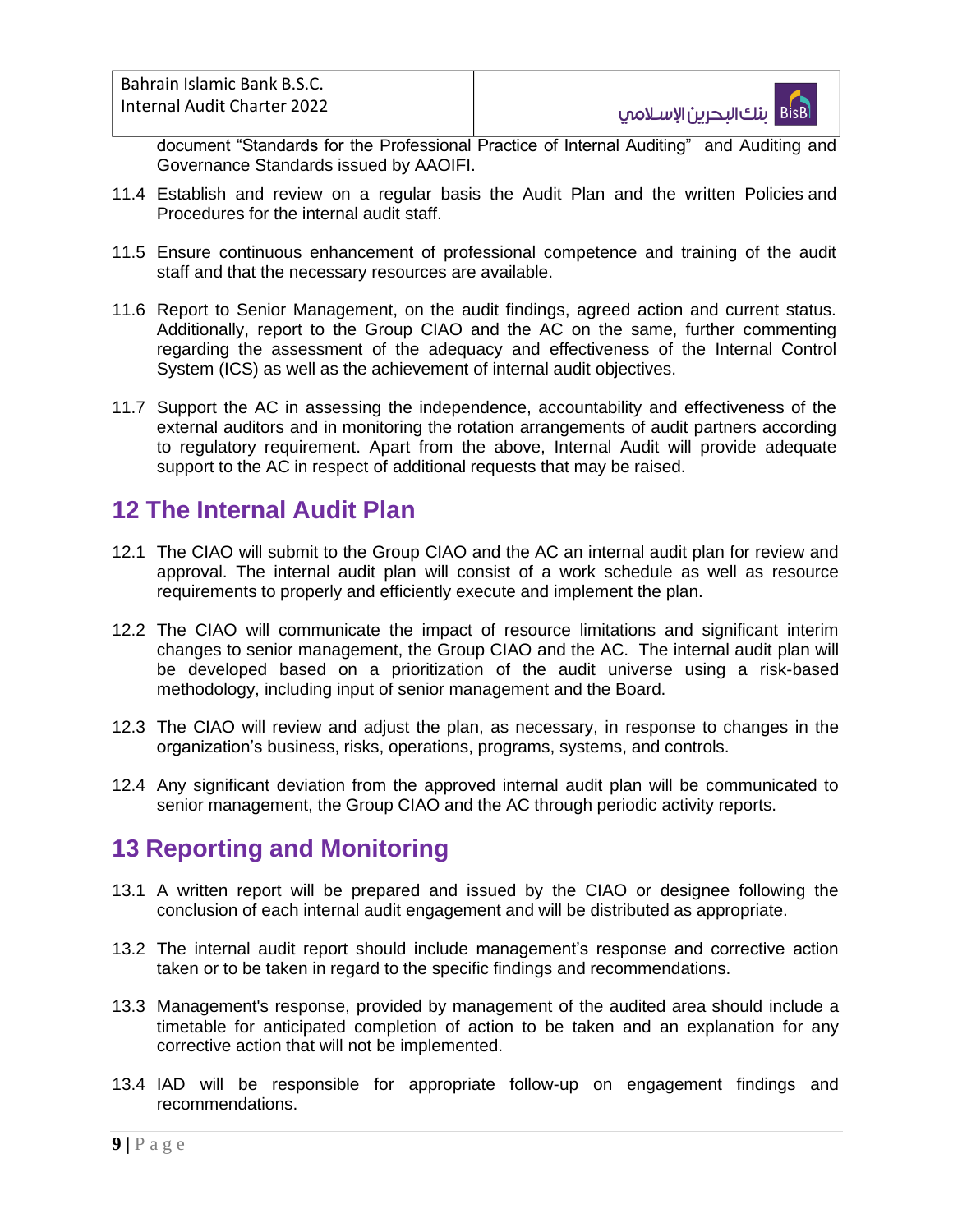Bahrain Islamic Bank B.S.C. Internal Audit Charter 2022

- 13.5 The CIAO will monthly report to the CEO and Group CIAO the status of pending internal auditrecommendations.
- 13.6 The CIAO will keep the Chief Compliance Officer (the "CCO") informedof pending internal audit recommendations that are three months post issuance if high priority and nine months post issuance if medium or low priority.
- 13.7 The CIAO will report periodically to the AC regarding:
- 13.7.1 The IAD's purpose, authority, and responsibility.
	- 13.7.2 The IAD's plan and performance relative to its plan.
	- 13.7.3 The IAD's conformance with The IIA's Code of Ethics and Standards, and action plans to address any significant conformance issues.
	- 13.7.4 Significant risk exposures and control issues, including fraud risks, governance issues, and other matters requiring the attention of, or requested by, the AC and/or the Board.
	- 13.7.5 Results of audit engagements or other activities on a quarterly basis.
	- 13.7.6 Status of pending internal audit recommendations on a quarterly basis.
	- 13.7.7 Unjustified revisions to internal audit recommendations implementation dates.
	- 13.7.8 Resource adequacy.
	- 13.7.9 Any response to risk by management that may be unacceptable to the Bank.
	- 13.8 The CIAO will report periodically to the Group CIAO regarding;
		- 13.8.1 Status of pending internal audit recommendations on a monthly basis.
		- 13.8.2 The IAD's plan and performance relative to its plan.
		- 13.8.3 Results of audit engagements or other activities.
		- 13.8.4 Scope limitations.
		- 13.8.5 Significant risk exposures and control issues, including fraud risks, governance issues, and other matters requiring the attention of, or requested by, the AC and/or the Board.
		- 13.8.6 The IAD's conformance with the Standards and action plans to address any significant conformance issues.
		- 13.8.7 Resource adequacy.
		- 13.8.8 Any outsource/co-source arrangements.

#### **14 Quality Assurance and Improvement Program**

- 14.1 The IAD will maintain a quality assurance and improvement program that covers all aspects of the IAD.
- 14.2 The program will include an evaluation of the IAD's conformance with the Definition of Internal Auditing, the Standards, where applicable and applicable regulations and an evaluation of whether internal auditors apply The IIA's Codeof Ethics. The program will also assess the efficiency and effectiveness of the IAD and identify opportunities for improvement.